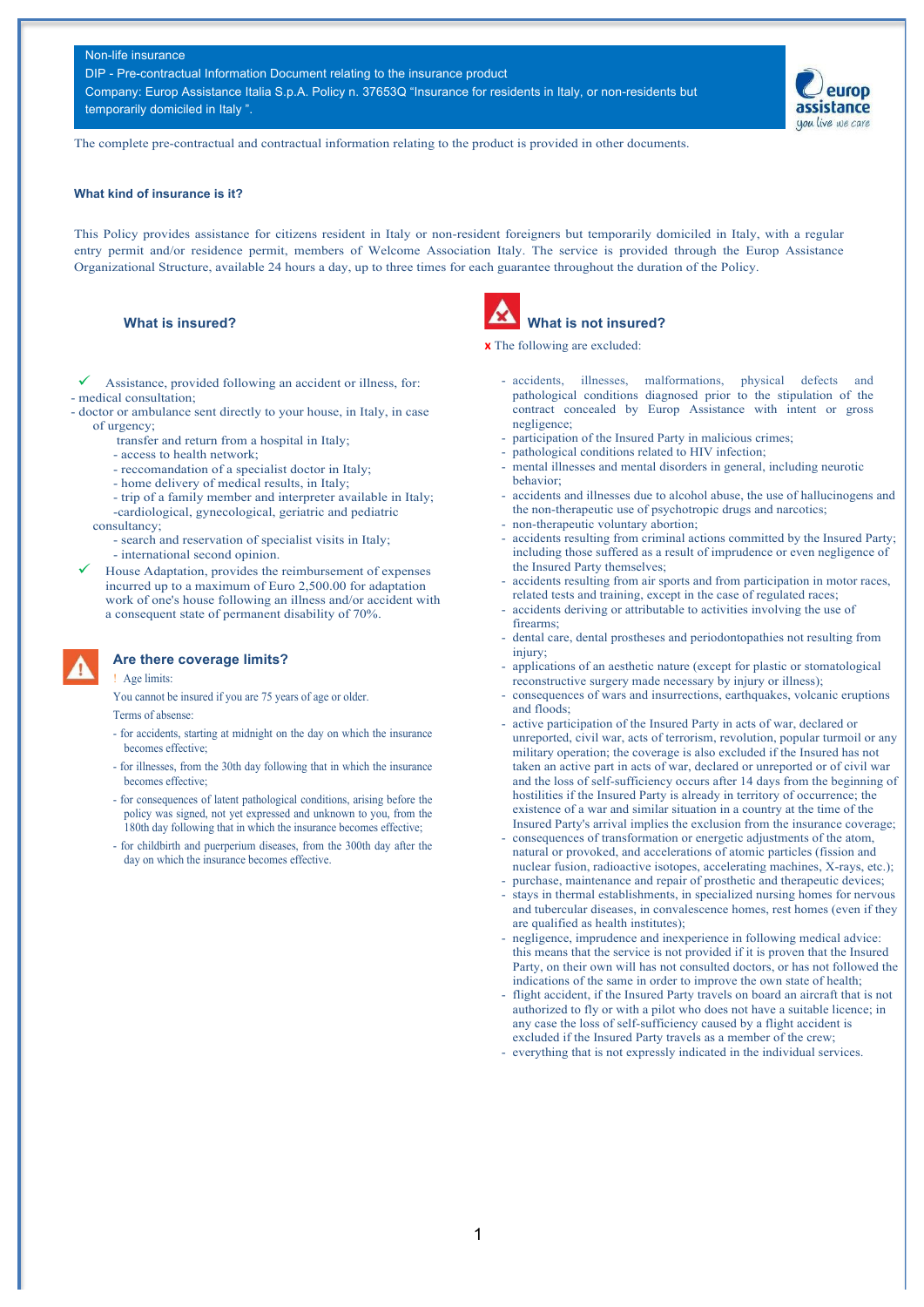

#### **What obbligations do I have?**

When you sign the contract: you have the obligation to make true and complete accurate statements. Declarations that are not true, inaccurate or not communicated may result in the total or partial loss of the right to a compensation, as well as the same termination of the insurance pursuant to articles 1892, 1893, 1894 C.C.

In the course of the contract: you have the obligation to communicate any changes that involve an ingravescence of the risk. Failure to do so may result in the total or partial loss of the right to a compensation, as well as the termination of the insurance pursuant to Art. 1898 C.C. In case of an accident: you have the obligation to communicate, in writing to Europ Assistance Italia S.p.A., the existence of other insurance companies that you have underwritten with the same characteristics as this (Article 1910 of the Italian Civil Code) and to comply with the terms for the notification of the claim.

#### **When and how do I pay?**

The contract provides, for each year, the payment of an advance annual premium of  $\epsilon$  15,000.00 to be paid to Europ Assistance and as a minimum guaranteed annual premium, the amount  $\epsilon$  30,000.00.

The premium must be paid by check or bank draft, bank transfer and other electronic payment systems or with cash within the limits established by law  $(\epsilon)$ 750.00). The premium is inclusive of taxes.

Payment of the insurance premium valid for the Insured Party is made by paying the membership fee to the Contracting Party Welcome Association Italy.

# $\left(\downarrow\downarrow\right)$

#### **Where is the coverage vaild?**

The Assistance guarantee is valid in Italy, including the Republic of San Marino and the Vatican City, and in the countries participating in the Schengen Agreement.

#### **When does the coverage start and when does it finish?**

The insurance for each insured individual becomes effective from midnight on the day the membership fee is paid. The duration of the insurance in respect of each individual Insured will be of 365 days from the effective date (the implicit renewal is not envisaged).



#### **How can I cancel the Insurance Policy?**

In general, to cancel the policy, the Contracting Party must send a written communication, by registered letter or e-mail with acknowledgment of receipt to the Company. Specifically, the Contracting Party may withdraw from the contract at the end of each year of its duration, sending the cancellation at least 60 days before the respective deadline.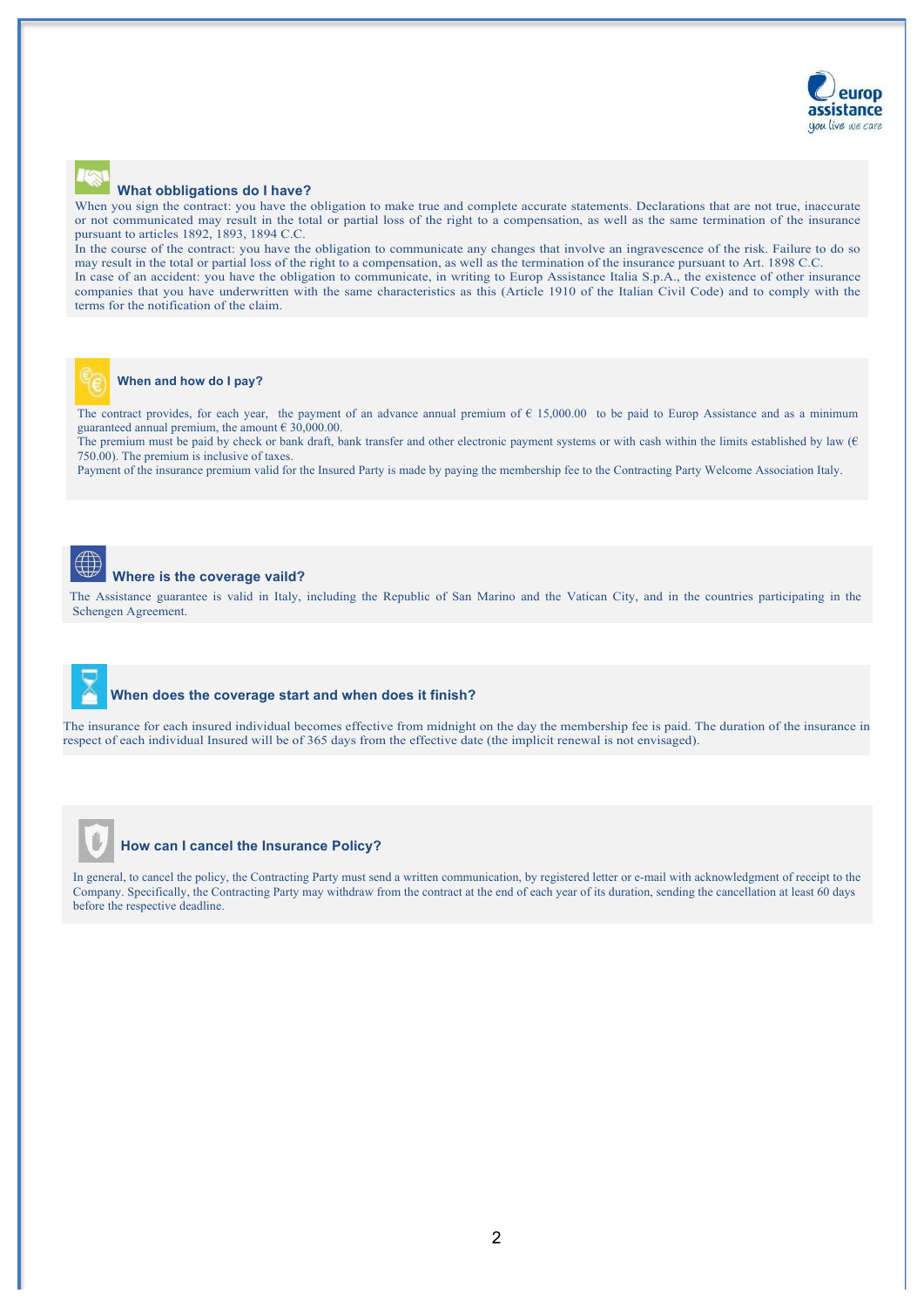

 Additional pre-contractual information document for non-life insurance products (additional non-life DIP) Company: Europ Assistance Italia S.p.A. Product: "Insurance for residents in Italy, or non-residents but temporarily living in Italy"



This document contains additional and complementary information with respect to that contained in the pre-contractual information document for non-life insurance products (non-lifr DIP), to help the potential Contracting Party / Insured Party to understand, with more detail, the characteristics of the product, the contractual obligations and the financial position of the business.

The Contracting Party/Insured Party must review the insurance conditions before signing the contract.

Date of preparation / last update of the additional non-lifr DIP: 01.01.2020

Europ Assistance Italia S.p.A., Piazza Trento, n.8 - 20135 Milan - tel. 02.58.38.41 - www.europassistance.it - e-mail: servizio.clienti@europassistance.it - pec: EuropAssistanceItaliaSpA@pec.europassistance.it.

Registered in section I of the Register of Insurance and Reinsurance Companies under no. 1.00108 - Company belonging to the Generali Group, registered in the Register of Insurance Groups - Company subject to the direction and coordination of Assicurazioni Generali S.p.A.

Its net assets amount to  $\epsilon$  71,401,755 of which the part relating to the share capital amounts to  $\epsilon$  12,000,000 and the part relating to the total equity reserves amounts to  $\epsilon$  40,068,456.

The solvency ratio, referring to the non-life business, is 144%, this index represents the ratio between the amount of the available solvency margin equal to Euro 84,198,000 and the amount of the solvency margin required by the current legislation equal to Euro 58.653 .000.

The above data relate to the last approved financial statements and refer to the balance sheet at 31/12/2017. Subsequent updates regarding the company's financial position will be available on the website https://www.europassistance.it/azienda/bilancio

The contract is governed by Italian law.



 **What is insured?**

There is no additional information other than that provided in the non-life DIP.



#### **What is NOT insured?**

There is no additional information other than that provided in the non-life DIP.



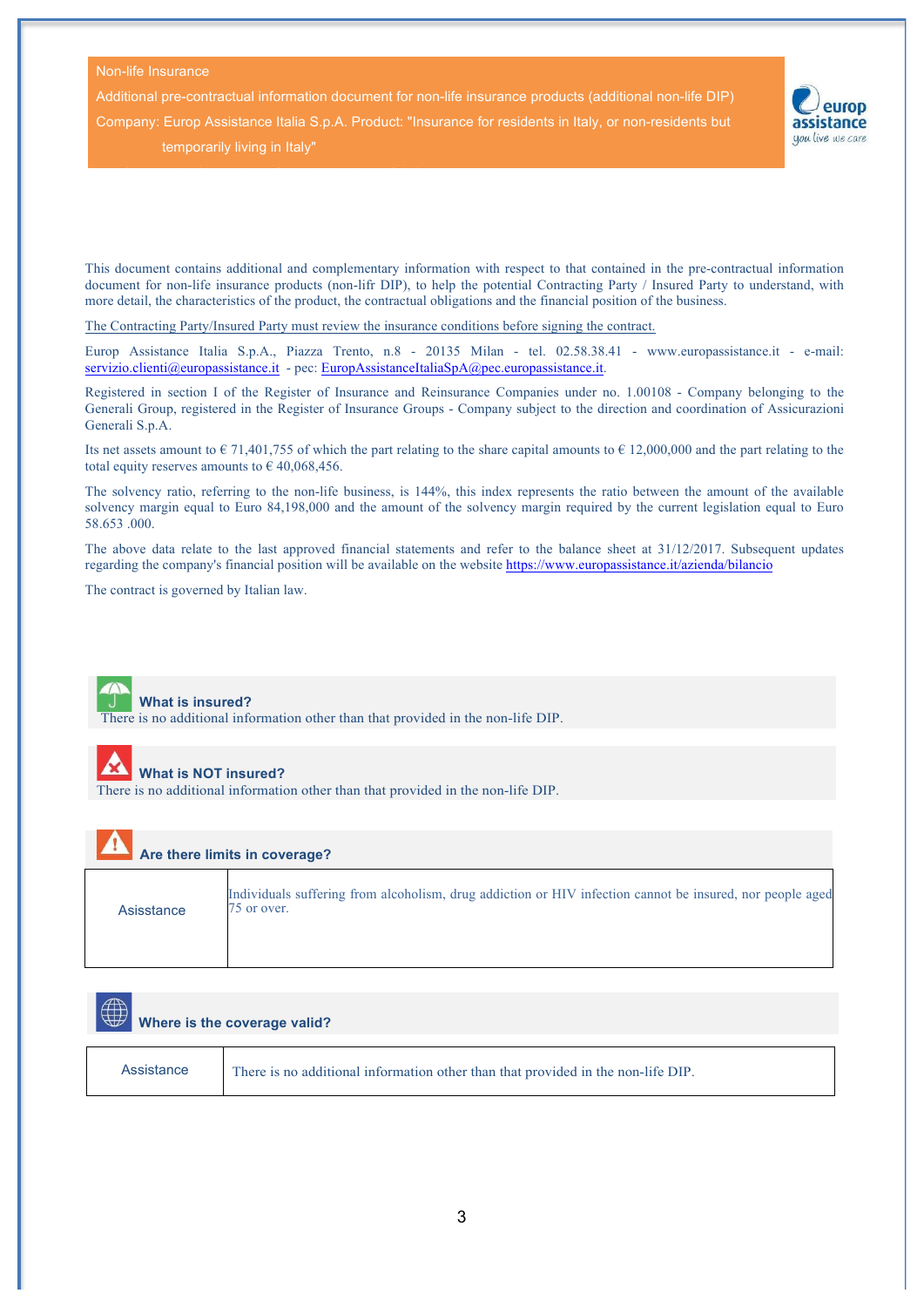

|                                      |                    | What obbligations do I have? What obbligations does the company have?                                                                                                                                                                                                                                                                                                                                                                                                                                                                                                                                                                                                                                                                                                                                                                                                                                                                                                               |
|--------------------------------------|--------------------|-------------------------------------------------------------------------------------------------------------------------------------------------------------------------------------------------------------------------------------------------------------------------------------------------------------------------------------------------------------------------------------------------------------------------------------------------------------------------------------------------------------------------------------------------------------------------------------------------------------------------------------------------------------------------------------------------------------------------------------------------------------------------------------------------------------------------------------------------------------------------------------------------------------------------------------------------------------------------------------|
| What to do in case of<br>an accident | Accident<br>claim: | Assisstance<br>In the event of an accident, you must immediately contact the<br>Organizational Structure, except in the case of objective and proven<br>impossibility.<br>In the event of provision of Assistance services, the Europ Assistance<br>Organizational Structure is available 24 hours a day to intervene or<br>indicate the most suitable procedures to resolve any type of problem,<br>in addition to authorizing any expenses. IMPORTANT: do not take any<br>initiative without first having contacted the Organizational Structure by<br>telephone:<br>800.04.64.21 - +39 02.58.28.69.66<br>The following information must be communicated:<br>- Type of intervention required<br>- Name and surname<br>- Card number<br>- Current Address<br>- Phone number<br>If it is impossible to contact the Organizational Structure by telephone,<br>you can send: a fax to 02.58477201 or a telegram to EUROP<br>ASSISTANCE ITALIA S.p.A. - Piazza Trento, 8 - 20135 MILAN |

| Inexact or reticent<br>statements | There is no additional information other than that provided in the non-life DIP.                                                                 |
|-----------------------------------|--------------------------------------------------------------------------------------------------------------------------------------------------|
| Company<br>obligations            | Assisstance<br>No compensation is expected as the assistance services are provided directly by the Europ<br>Assistance Organizational Structure. |

| How much and when do I have to pay? |                                                                                  |  |
|-------------------------------------|----------------------------------------------------------------------------------|--|
| Premium                             | There is no additional information other than that provided in the non-life DIP. |  |
| Reimbursement                       | There is no additional information other than that provided in the non-life DIP. |  |

| When does the coverage begin and when does it finish? |                                                                                  |  |
|-------------------------------------------------------|----------------------------------------------------------------------------------|--|
| <b>Duration</b>                                       | There is no additional information other than that provided in the non-life DIP. |  |
| Cancellation                                          | There is no additional information other than that provided in the non-life DIP. |  |

# **How can I cancel the Insurance Policy?**

| Reconsideration after<br>stipulation | The right of the Contracting Party to withdraw from the contact within a specified period from<br>the stipulation is not foreseen. |
|--------------------------------------|------------------------------------------------------------------------------------------------------------------------------------|
| <b>Dissolution</b>                   | There is no additional information other than that provided in the non-life DIP.                                                   |
|                                      |                                                                                                                                    |

## $\hat{\mathbb{P}}$ **Who is this product for?**

 $\widetilde{\mathbb{C}}$ 

I

The product is suitable for citizens resident in Italy or non-resident foreigners but temporarily living in Italy, members of Welcome Association Italy.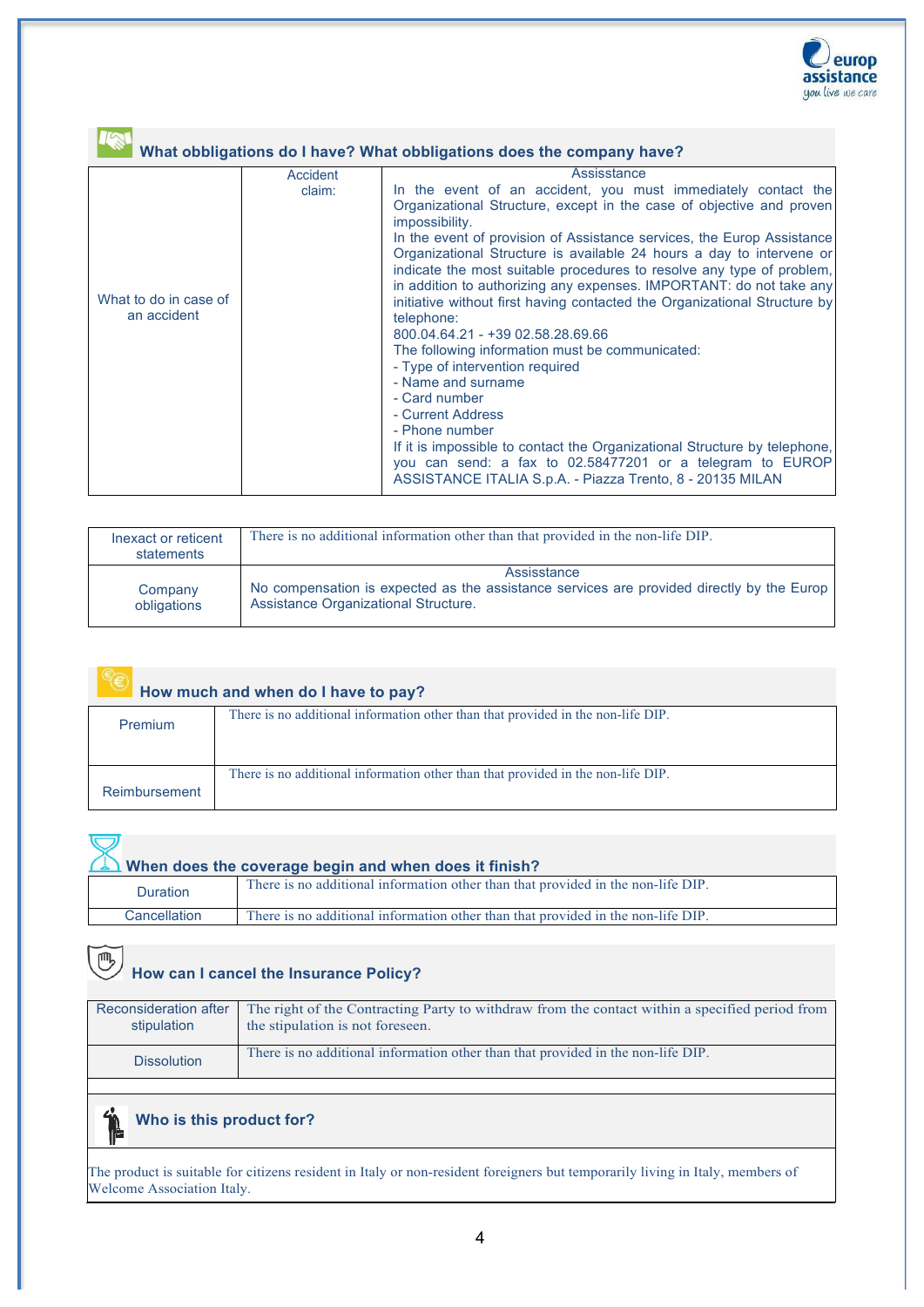



#### **Which costs do I have to sustain?**

brokerage costs: the portion received on average by the intermediary s is equal to 20.00%.

| <b>HOW CAN I SUBMIT COMPLAINTS AND RESOLVE DISPUTES?</b> |                                                                                                                                                                                                                                                                                                                                                                                                                                                                                                                                                                                                                                                                                                                                                                                                                                                                                                                                                                                                       |  |
|----------------------------------------------------------|-------------------------------------------------------------------------------------------------------------------------------------------------------------------------------------------------------------------------------------------------------------------------------------------------------------------------------------------------------------------------------------------------------------------------------------------------------------------------------------------------------------------------------------------------------------------------------------------------------------------------------------------------------------------------------------------------------------------------------------------------------------------------------------------------------------------------------------------------------------------------------------------------------------------------------------------------------------------------------------------------------|--|
| To the insurance<br>company                              | You can forward any complaints regarding the contractual relationship or the management of<br>claims by writing to Europ Assistance Italia S.p.A. - c.a. Complaints Office by:<br>- Post: Piazza Trento, 8 - 20135 Milan;<br>$-$ Fax: 02.58.47.71.28<br>- Pec: reclami@pec.europassistance.it<br>- E-mail: ufficio.reclami@europassistance.it.<br>Europ Assistance Italia S.p.A. will respond to your complaint within 45 days of receipt as<br>required by law.                                                                                                                                                                                                                                                                                                                                                                                                                                                                                                                                      |  |
| <b>To IVASS</b>                                          | If you are not satisfied with the outcome of the complaint or if you have not received a reply<br>from Europ Assistance Italia S.p.A. within a maximum of forty-five days, you can contact<br>IVASS (Institute for Insurance Supervision) - Consumer Protection Service - via del<br>Quirinale, 21 - 00187 Roma, fax 06 / 42.13.32.06, pec: ivass@pec.ivass.it attaching to your<br>request the documentation relating to the complaint processed by Europ Assistance.<br>in the complaint you must indicate:<br>name, surname and domicile of the complainant, with possible telephone number;<br>identification of person or people subject of the complaint;<br>brief and complete description of the reason for the complaint;<br>copy of the claim presented to the insurance company and of any reply provided by<br>the same:<br>any document useful for describing the relative circumstances more fully.<br>You can find the complaint submission form on the IVASS website at www.ivass.it. |  |

Before involving the judicial authority, it is possible to turn to alternative systems for the resolution of disputes provided for by law or by agreement.

| <b>Mediation</b>                                   | Contacting a Mediation Organization among those on the list of the Ministry of Justice, available<br>on the website www.giustizia.it (Law 9/8/2013, n. 98).                                                                                                                                                                                                                                                                                                                                                                                                                                                                                                                                                                                                                                                                                                                                                                                                                                                                                                                                                                                                                                                                                                                                                                                                                                                                                                                                                                                                                                                                                                                                                                                                                                                                                                                                                                                         |
|----------------------------------------------------|-----------------------------------------------------------------------------------------------------------------------------------------------------------------------------------------------------------------------------------------------------------------------------------------------------------------------------------------------------------------------------------------------------------------------------------------------------------------------------------------------------------------------------------------------------------------------------------------------------------------------------------------------------------------------------------------------------------------------------------------------------------------------------------------------------------------------------------------------------------------------------------------------------------------------------------------------------------------------------------------------------------------------------------------------------------------------------------------------------------------------------------------------------------------------------------------------------------------------------------------------------------------------------------------------------------------------------------------------------------------------------------------------------------------------------------------------------------------------------------------------------------------------------------------------------------------------------------------------------------------------------------------------------------------------------------------------------------------------------------------------------------------------------------------------------------------------------------------------------------------------------------------------------------------------------------------------------|
| Assissted<br>negotiation                           | Upon request of your lawyer to Europ Assistance Italia S.p.A.                                                                                                                                                                                                                                                                                                                                                                                                                                                                                                                                                                                                                                                                                                                                                                                                                                                                                                                                                                                                                                                                                                                                                                                                                                                                                                                                                                                                                                                                                                                                                                                                                                                                                                                                                                                                                                                                                       |
| Other alternative<br>dispute resolution<br>systems | Insurance disputes on the determination and estimation of damages in the context of policies<br>against the risk of damage (where envisaged by the Insurance Conditions). In the event of a<br>dispute concerning the determination and estimation of damages, it is necessary to resort to the<br>contractual expertise where required by the policy conditions for the resolution of this type of<br>dispute. The request for activation of the contract or arbitration report must be addressed to:<br>Claims Settlement Office - Piazza Trento, 8 - 20135 Milan, by registered letter with return receipt.<br>or pec at sinistri@pec.europassistance.it.<br>If there are disputes in the context of policies against the risk of damage in which the contract<br>appraisal has already been carried out or are not relevant to the determination and estimation of<br>damages, the law provides for mandatory mediation, which is a condition of admissibility, with the<br>right to use preventive negotiation in advance.<br>Insurance disputes on medical matters (where required by the Insurance Conditions).<br>In the event of disputes relating to medical matters relating to accident or illness policies, it is<br>necessary to resort to arbitration where envisaged by the policy conditions for the resolution of this<br>type of dispute. The request for activation of the contract or arbitration report must be addressed<br>to: Claims Settlement Office - Piazza Trento, 8 - 20135 Milan, by registered letter with return<br>receipt. or pec at sinistri@pec.europassistance.it.<br>If there are disputes in the context of policies against accidents or illnesses in which the arbitration<br>has already been carried out or are not related to medical issues, the law provides for the<br>mandatory mediation, which is a condition of admissibility, with the right to resort to assisted<br>negotiation in advance. |
|                                                    | The right to appeal to the Judicial Authority remains unaffected.                                                                                                                                                                                                                                                                                                                                                                                                                                                                                                                                                                                                                                                                                                                                                                                                                                                                                                                                                                                                                                                                                                                                                                                                                                                                                                                                                                                                                                                                                                                                                                                                                                                                                                                                                                                                                                                                                   |
|                                                    | To resolve cross-border disputes, you can file a complaint with IVASS or activate the competent<br><b>FIN-NET</b><br>through<br>system<br>the<br>procedure<br>the<br>foreign<br>(bv)<br>accessing<br>website<br>http://ec.europa.eu/internal_market/finnet/index_en.htm).                                                                                                                                                                                                                                                                                                                                                                                                                                                                                                                                                                                                                                                                                                                                                                                                                                                                                                                                                                                                                                                                                                                                                                                                                                                                                                                                                                                                                                                                                                                                                                                                                                                                           |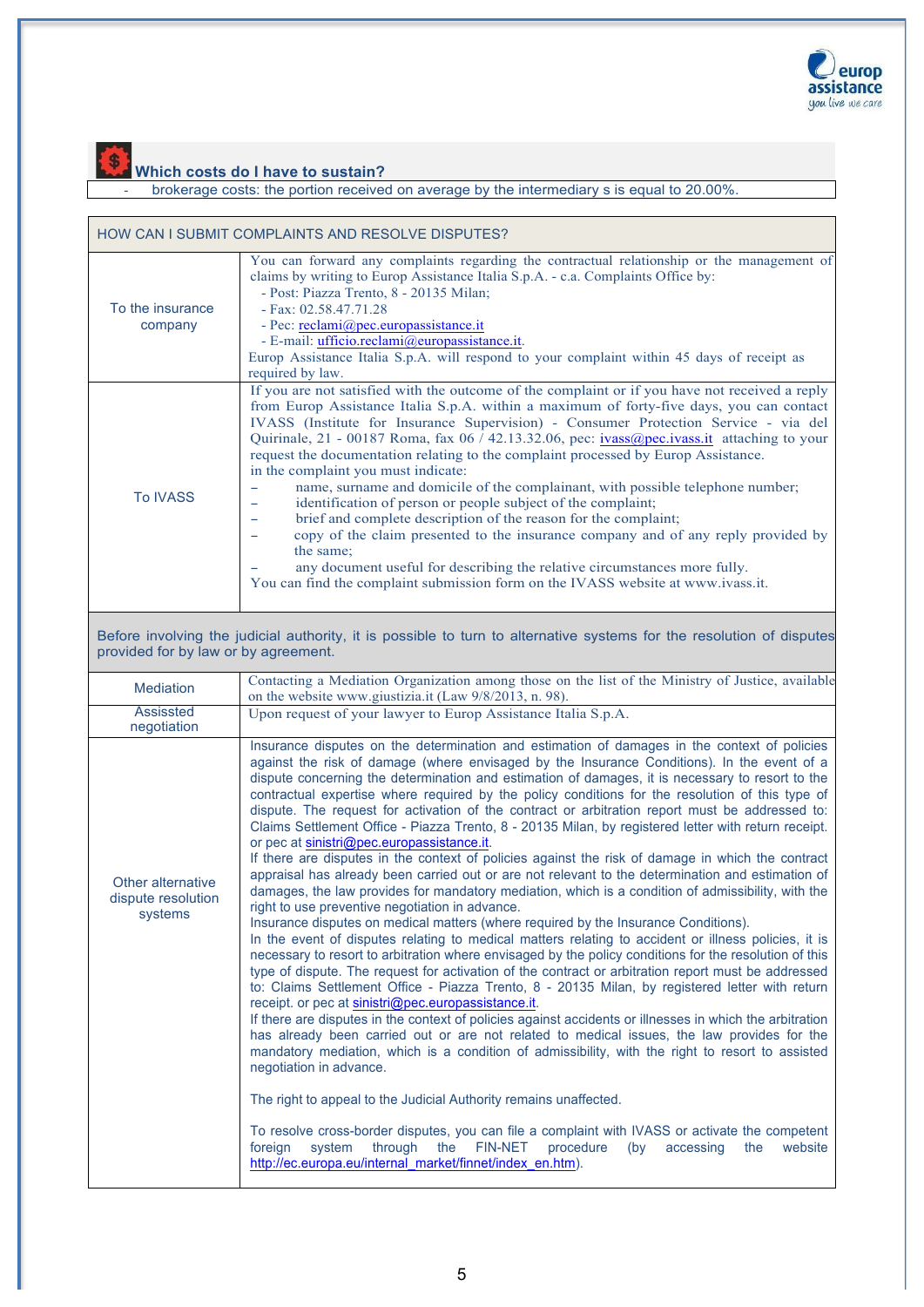

FOR THIS AGREEMENT THE COMPANY HAS AN INTERNET AREA RESERVED TO THE CONTRACTING PARTY (c.d. HOME INSURANCE), THEREFORE AFTER THE SUBSCRIPTION YOU WILL BE ABLE TO CONSULT THIS AREA AND USE IT TO DIGITALLY MANAGE YOUR PERSONAL DATA PRESENT IN THE CONTRACT.

#### REPORT ON THE HYPOTHESIS OF DISTANCE SALE OF THE INSURANCE CONTRACT

This proposed insurance contract is defined in accordance with Legislative Decree 206/05 distance contract or "contract that is concluded between the professional [Europ Assistance Italia SpA] and the consumer within the framework of an organized sales scheme or provision of remote services without the physical and simultaneous presence of the professional and the consumer, through the exclusive use of one or more remote means of communication until the conclusion of the contract, including the conclusion of the contract itself ".

We inform you that: the Consumer is any natural person who acts for purposes that are not part of his business or professional activity and that by remote communication technique means "any technique of contact with customers who, without physical and simultaneous presence of the distributor and the contractor, can be used for the remote placement of insurance and reinsurance contracts "

Europ Assistance Italia S.p.A. is a company authorized to carry out insurance activities with the Ministerial Decree 2 June 1993 (G.U. of 1 July 1993 n. 152) with registered office in Italy, Piazza Trento, 8, 20135 - Milan.

The proposed insurance contract is briefly described in the damage DIP, in the additional damage DIP and in a complete manner in the insurance conditions: if these conditions correspond to what you expected, the premium to be paid for the conclusion of the contract is that provided for in the preventive attachment .

The Contractor has the right to choose to receive and transmit the pre-contractual documentation and the documentation required by current legislation on paper, e-mail or at the address of the website indicated by electronic communication and to be able to modify his choice later.

The Contractor will have the right to request in any case and without charge the postponement of the aforementioned documentation on paper.

Europ Assistance will request the Contractor to sign and re-transmit, for documentary purposes only, a copy of the contract.

We would like to remind you that the Consumer can exercise the right of withdrawal within 14 days from the date of conclusion of the contract, without prejudice to the right of Europ Assistance Italia S.p.A. to withhold the premium rate corresponding to the period in which the contract took effect.

According to the art. 67-duodecies paragraph 5b, the withdrawal does not apply to insurance policies with a duration of less than one month.

The right of withdrawal can be asserted by sending a registered letter with return receipt to: Europ Assistance Italia S.p.A. - Customer Service - Piazza Trento, 8 - 20135 Milan. Any complaints may also be forwarded to the above addresses.

6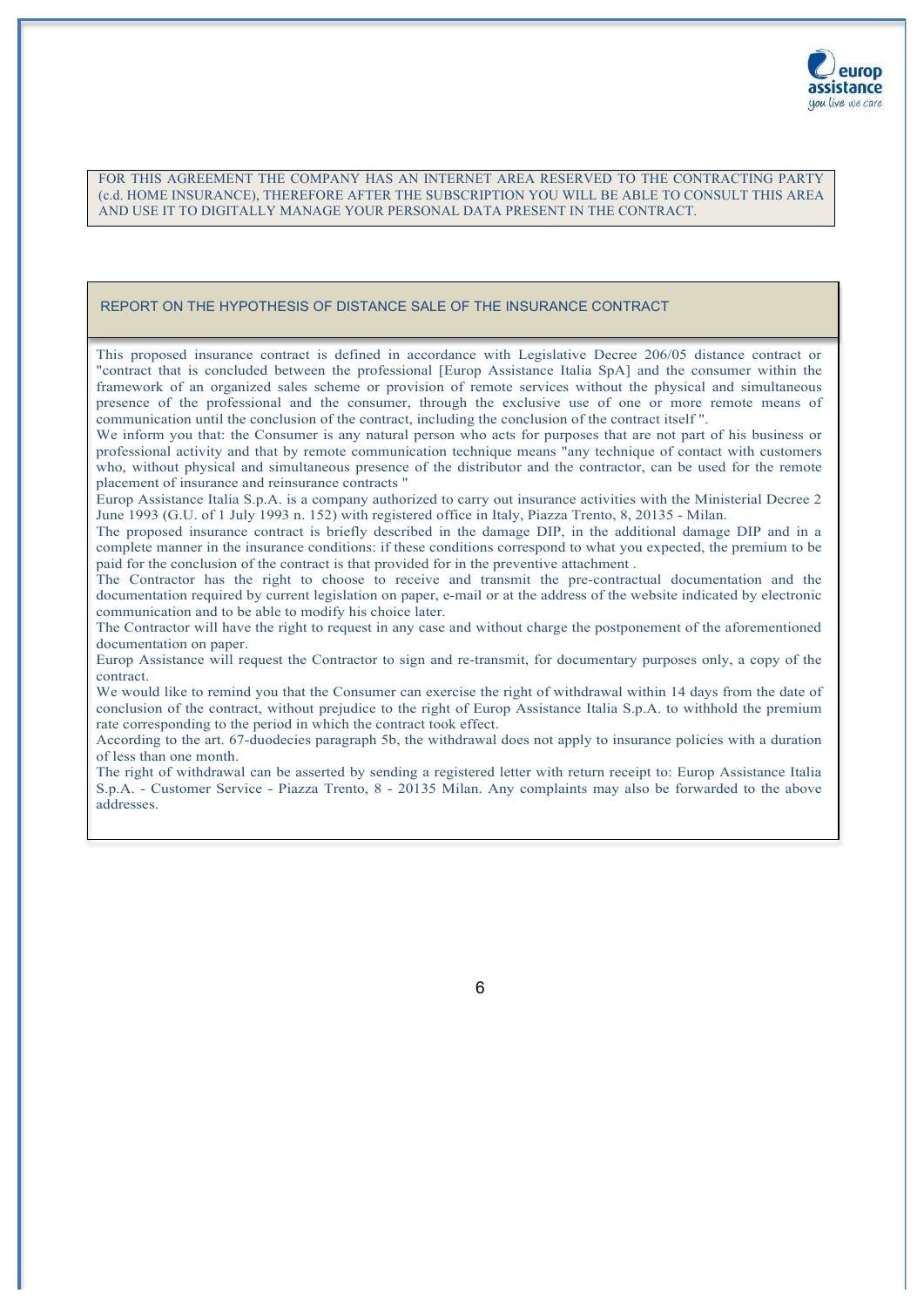

## **CONDITIONS OF INSURANCEC Mod. 19009**

#### *OPTION B*

#### **WHAT ARE PERSONAL DATA AND HOW IS IT USED BY EUROP ASSISTANCE ITALIA SpA** Report on information processing for insurance purposes

 (pursuant to articles 13 and 14 of the European Regulation on the protection of Personal Data) **Personal Data** are information that pertain to a person, allowing them to be recognized among other people. Personal Data are, for example, name and surname of an individual, Identity card or Passport number, information regarding health or injury, information regarding criminal offences or convictions. There are regulations [1] that protect Personal Data from incorrect use. Europe Assistance Italia respects

these regulations and, for this reason, wishes to inform you on the use of your Personal Data [2] .

If what is described in this document is not sufficient or you desire to assert to your rights provided by law, you can write to the **Data Protection Manager** at Europ Assistance Italia – Data Protection Office - Piazza Trento 8 - 20135 Milan or via E-mail at UfficioProtezioneDati@europassistance.it

#### **Why Europ Assistance Italia uses your Personal Data and what happens if you do not provide or do not authorize their use**

Europ Assistance Italia uses your Personal Data and, if necessary, data relating to your state of health or criminal record, for the following insurance purposes:

- Conduct the activity that is expected by the insurance policy, that is, to provide the SERVICES and GUARANTEES; carry out insurance activity, in other words, for example, to propose and manage the insurance policy, collect premiums, assure oneself, conduct control activities and statistics: your Prevalent Data, which could also be related to your position if the SERVICES and GUARANTEES include geolocation, is processed for contractual fulfillment; to treat, wherever necessary, your Data concerning state of health or criminal charges, you must provide your consent;
- Conduct insurance activity, identify and prevent fraud, take legal actions and notify the Authorities about possible felonies, recover credits, carry out infra-group communications, safeguard buildings and information technology tools: your Data, including Data related to state of health or related to criminal charges for which you have given your consent, is treated for the legitimate interest of the company and the legitimate interest of third parties;
- Conduct activity which is required by law, for example, the conservation of insurance policy and claim documents; answer requests made by the Authorities, such as the Carabinieri, IVASS: your Data, including data related to state of health or related to criminal charges, are treated by law or regulations.

If you do not provide your personal Data and/or do not agree for its use, Europ Assistance Italia will not be able to conduct the activity for insurance purposes and therefore will not be able to provide GUARANTEES and SERVICE.

#### **How Europ Assistance Italia uses your Personal Data and who we communicate it to**

Europ Assistance Italia, with its employees, collaborators and external personnel/corporations**[3]**, uses your Personal Data, given to us by you or other individuals (for example, an insurance policy contracting party, a relative, a doctor, a traveling companion or a supplier) by means of computer, app or paper.

For insurance purposes, Europ Assistance Italia may communicate your Personal Data, if necessary, to private and public entities operating in the insurance sector and other entities that preform technical, organizational and operational tasks **[4]** .

<sup>[1]</sup> The European Regulation on the processing of personal data EU 2016/679 (hereinafter the Privacy Regulation) and the primary and secondary Italian legislation

<sup>[2]</sup> Europ Assistance Italia operates as Data Controller in accordance with the Privacy Regulation

<sup>[3]</sup> These subjects, in accordance with the Privacy Regulation, are designated as Managers and / or persons authorized to process data, or operate as independent or joint Data Controllers, and perform technical, organizational and operational tasks. They are for example: agents, subagents and other agency collaborators, producers, insurance brokers, banks, SIM and other acquisition channels; insurers, co-insurers and reinsurers, pension funds, actuaries, lawyers and trustees, technical consultants, roadside assistance, experts, car repair shops, vehicle demolition centers, health facilities, claims settlement companies and other service providers, Group companies Generali and other companies that perform services of contract and performance management, IT, telematic, financial, administrative, filing, correspondence management, auditing and financial statement services, as well as companies specialized in market research and surveys on quality of services.

<sup>[4]</sup> To the Policyholder, other branches of Europ Assistance, Companies of the Generali Group and other subjects such as insurance intermediaries (agents, brokers, sub-agents, banks); co-insurance or reinsurance companies; lawyers, doctors, consultants and other professionals; suppliers such as body shops, rescuers, demolishers, health facilities, companies that manage accidents, other companies that provide IT, online, financial, administrative, archiving, mailing and profiling services and that measure customer satisfaction.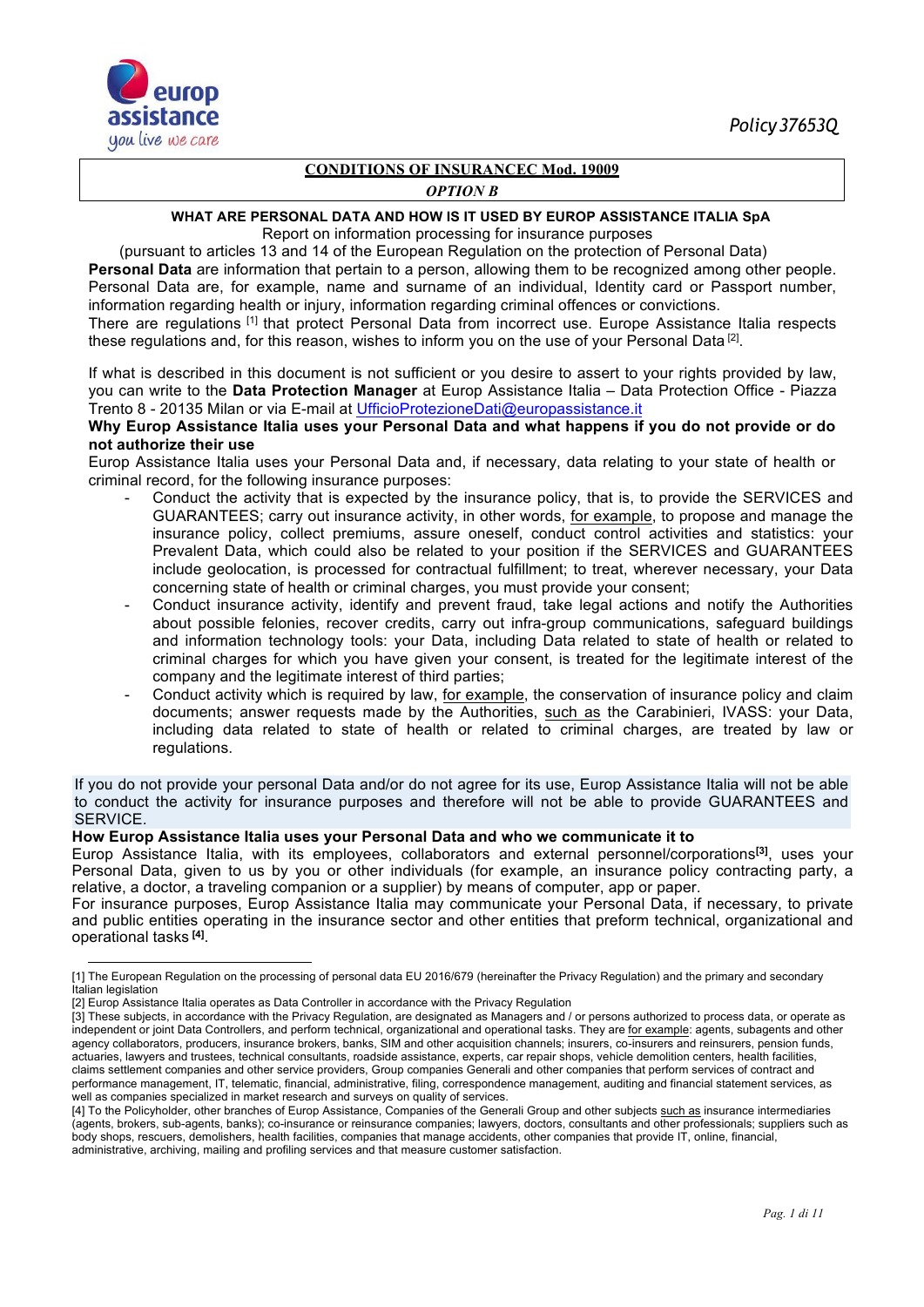

Europ Assistance Italia, based on the activity it has to conduct, may use your Personal Data in Italy and abroad and may also communicate your Personal Data to entities based in countries outside the European Union which may not guarantee a level of adequate protection according to the European Commission. In these cases, the transfer of your Personal Data to entities outside the European Union will be conducted with appropriate and adequate guarantees based on applicable law. You have the right to obtain information and, if appropriate, a copy of the guarantees adopted to transfer your Personal Data outside the European Union by contacting the Data Protection Office.

Europ Assistance Italia will not allow your Personal Data to be accessible to the public.

#### **How long will Europ Assistance Italia maintain your Personal Data**

Europ Assistance Italia maintains your Personal Data for as long as necessary to manage the aforementioned purposes according to the provisions by law or, if missing, based on the duration indicated below:

- Personal Data contained within insurance contracts, insurance negotiations and co-insurance contracts, claim and dispute files are kept for 10 years from the last registration pursuant to the provisions of the Civil Code or for a further 5 years pursuant to the regulatory insurance provisions.
- Prevalent Personal Data collected on any occasion (for example stipulation of an insurance policy, request for an estimate ...) accompanied by consent/refusal for commercial promotions and profiling are kept without expiration, as well as evidence of relative modifications you have made over time with consent/refusal. It is your right to oppose to such processing at any time and to request the cancellation of your Data where there are no contractual conditions or regulations that provide for the necessary conservation.
- Personal Data which have been collected following the implementation of the rights of the interested parties are kept for 10 years from the last registration pursuant to the provisions of the Civil Code.
- Personal Data of individuals who have defrauded or attempted to defraud are kept even after the 10-year limit.

In general, for all matters not expressly specified, the ten-year conservation limit set forth in Article 2220 of the Civil Code or other specific limit envisaged by the legislation in force is applied.

## **What are your rights to safeguard your Personal Data**

In relation to processing your Personal Data, you have the following rights: access, rectification, cancellation, limitation, portability, revocation, opposition which may be enforced following the modality described in the following paragraph "What can you do to enforce your rights to safeguard your Personal Data ". You have the right to file a complaint to the Guarantor for the Protection of Personal Data and you may find further information on the website www.garanteprivacy.it.

#### **What can you do to enforce your rights to safeguard your Personal Data**

- To find out what Personal Data have been used by Europ Assistance Italia (right of access);
- To request to rectify (update, modify) or, if possible, cancel, limit and enforce the right of portability to your Personal Data which have been processed by Europ Assistance Italia;
- To object to the processing of your Personal Data based on the legitimate interest of the holder or a third party unless the holder or third party demonstrates the prevalence of such legitimate interests with respect to yours or such processing is necessary for the verification, enforcement or defense of a right in court; to object to the processing of your Personal Data for direct marketing purposes you can write to:

Data Protection Office - Europ Assistance Italia SpA - Piazza Trento, 8 - 20135 Milan, E-mail: UfficioProtezioneDati@europassistance.it

#### **Changes and updates to the document**

Also, in consideration to future changes that may affect the applicable privacy legislation, Europ Assistance Italia may integrate and/or update, in whole or in part, this Document. It is understood that any changes, additions or updates will be communicated in accordance with the current legislation also through publication on the website www.europassistance.it where you can also find further information on policies regarding the protection of Personal Data adopted by Europ Assistance Italia.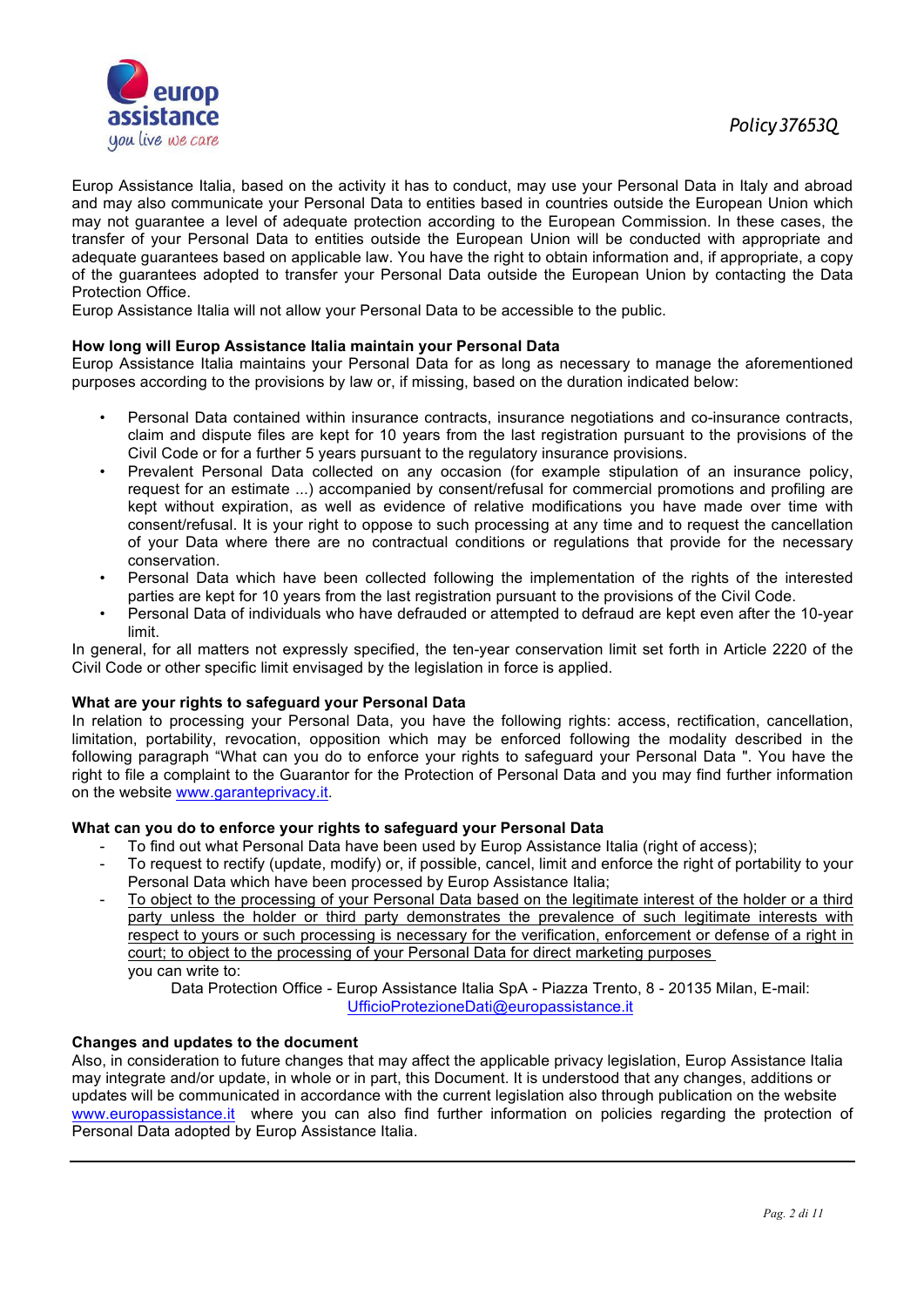

*Policy37653Q*

### **GENERAL DELINEATIONS**

**Insured Party:** the subject whose interest is protected by the Insurance.

**Contracting Party: WELCOME ASSOCIATION ITALY** with offices in Rome, Viale dell'University, 25-Tax Code 97915800581 which signs the Policy on behalf of others.

**Europ Assistance:** the insurance company, that is Europ Assistance Italia S.p.A. - Registered office, Management and Offices: Piazza Trento, 8 - 20135 Milan - Certified e-mail address (PEC): EuropAssistanceItaliaSpA@pec.europassistance.it - Company authorized to conduct insurance policies, according to the Ministry of Industry of Trade and of the Craftsmanship decree N. 19569 of June 2nd, 1993 (Official Gazette of July 1st, 1993 No. 152) - Registered in Section I of the Register of Insurance and Reinsurance Companies under No. 1.00108 - Company belonging to the Gruppo Generali, registered in the Insurance Groups Register

- Company subject to the management and coordination of Assicurazioni Generali S.p.A.

**Guarantee:** the insurance policy, different from the assistance insurance policy, for which, in the event of a claim, Europ Assistance will proceed with the compensation.

**Maximum coverage/sum ensured:** the maximum cash outlay provided by Europ Assistance in the event of a claim.

**Insurance Policy:** the contractual document which proves the insurance contract, and which disciplines the relationship between Europ Assistance, the Contracting Party and the Insured Party.

**Service:** assistance to be supplied in kind, in other words, help that is provided to the Insured Party, in the moment of need, by Europ Assistance through its Organizational Structure.

**Claim:** the occurrence of a detrimental event for which the insurance guarantee is provided.

**Organizational Structure:** the structure of Europ Assistance Italia S.p.A. - Piazza Trento, 8 - 20135 Milan, consisting of managers, staff (doctors, technicians, operators), equipment and aids (centralized and otherwise) operating 24 hours a day every day of the year or within the various limits set by the contract, which provides telephone contact with the Insured Party, organization and supply of Assistance services expected by the Policy.

#### **SPECIFIC REGULATIONS WHICH GOVERN THE INSURANCE IN GENERAL**

#### **Art. 1. OTHER INSURANCE COMPANIES**

Pursuant to the provisions of art. 1910 of the C.C. *the Insured Party which benefits from Service/Guarantees similar to those of this Insurance Company*, by virtue of contracts signed with another Insurance Company*, it is obligatory to give notice of an accident to each Insurance Company and specifically to Europ Assistance Italia S.p.A.*

#### **Art. 2. POLICY AND JURISDICTION REGULATORY LAW**

The Insurance Policy is regulated by Italian law. For all that is not expressly regulated herein and with reference to the jurisdiction and/or competence of the assigned judge, the regulations of Italian law apply.

# **Art. 3. TERMS OF PRESCRIPTION**

*All rights, with respect to Europ Assistance, shall expire within two years from the date of the accident that gave origin to the right to this Service/Guarantee in accordance with the provisions of Art. 2952 C.C. In the Civil Liability Insurance, the two-year term is effective from the day on which the third party requested compensation from the Insured Party.*

#### **Art. 4. PAYMENT VALUATION**

Compensations, advances and reimbursements are paid in Italy, in Euros. In the case of expenses incurred in countries not belonging to the European Union or belonging to the European Union but which have not adopted the Euro as currency, the reimbursement will be calculated at the exchange rate recorded by the European Central Bank related to the day on which the invoice is issued.

#### **Art. 5. PROCESSING OF PERSONAL DATA**

*The Insured Party must bring to the attention all those individuals, whose personal data may be processed by Europ Assistance Italia in compliance with the provisions of the Insurance Contract, of the contents of the report on Personal Data processing included in the conditions of this policy and to acquire from the individuals, for purposes of insurance, their consent to process their Personal Data, including, wherever necessary, state of health and criminal charges. To this end, you may submit to the individual the following consent formulation: "I have read the Document reguarding the processing of Data and agree to the processing of my Personal Data including health information and/or criminal*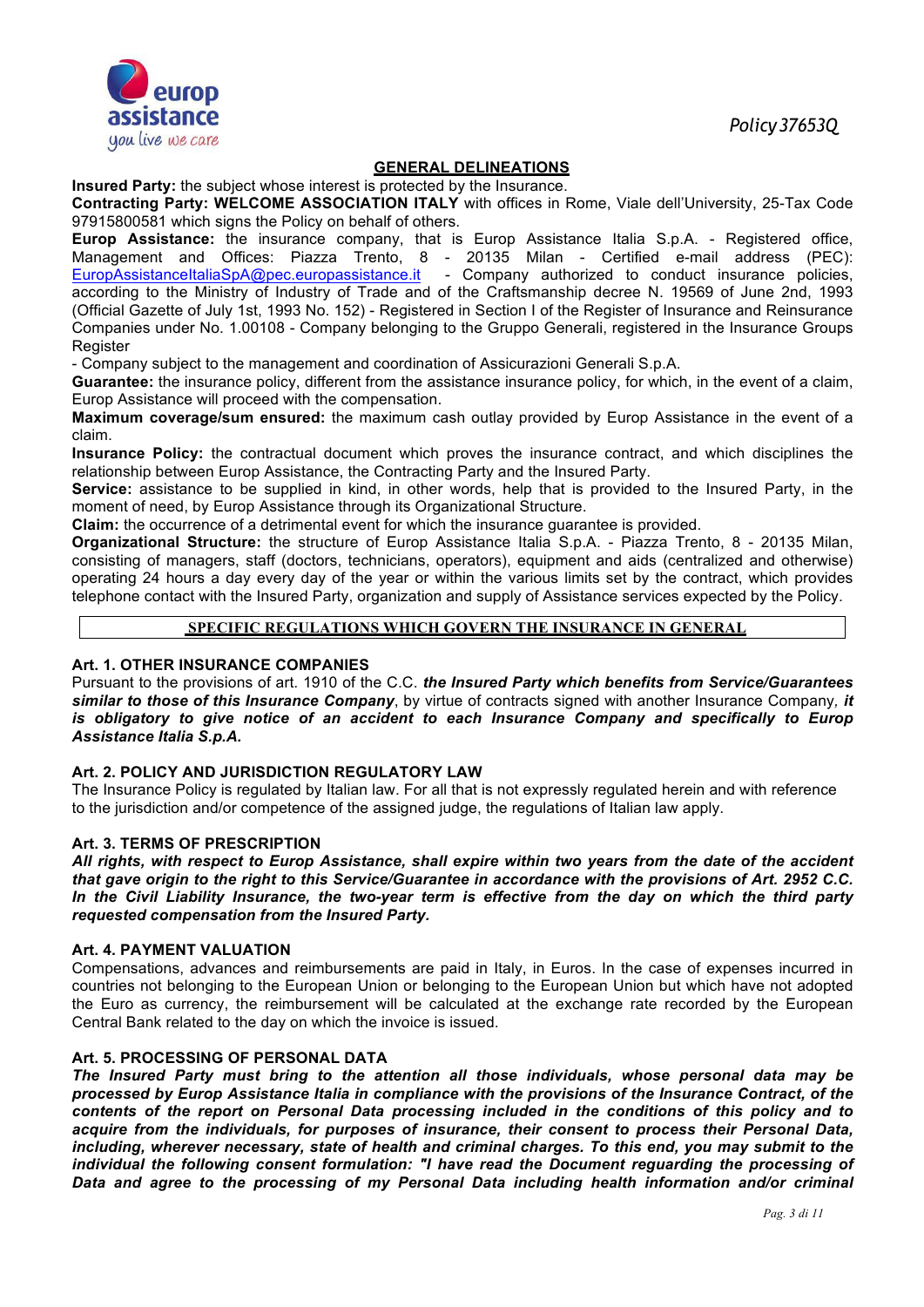



*charges necessary for the management of the policy by Europ Assistance Italia and the individuals indicated in the Document. "*

#### **Art. 6. EFFECTIVE DATE AND DURATION OF THE INSURANCE**

*The insurance for each individual Insured Party is effective from midnight of the day the membership fee is paid.*

*The duration of the insurance for each individual Insured Party is 365 days from the effective date.*

#### **SECTION I – INSURANCE ASSISTANCE**

#### **SPECIFIC SECTION DELINEATIONS**

**Treatment Clinic:** the public hospital, clinic or nursing home, whether affiliated with the National Health Service or private, regularly authorized for medical - surgical assistance. *Spas, recovery clinics and nursing homes are excluded.* 

**Illness:** the alteration of the state of health which does not depend on an injury**.** 

**Sudden illness:** the acute onset illness that affects the Insured Party and which, in any case, is not a manifestation, although sudden, of a pre-existing disease or illness.

**Hospitalization:** recovery involving overnight stay in a Hospital.

#### **SPECIFIC SECTION REGULATIONS**

#### **Art. 7. INSURED INDIVIDUALS**

Insured:

 $\triangleright$  The individual, member of the Contracting Association, resident in Italy, or non-resident in Italy but temporary domiciled in Italy.

#### **Art. 8. CONTENT AND OPERABILITY OF THE INSURANCE**

*Support service, listed in the "Service" paragraph, which Europ Assistance is committed to provide through the Organizational Structure, is provided up to three times for each type during the duration of the Insurance Policy.*

#### **SERVICE**

*It is noted that consultations, given the methods of providing the service, do not count as a diagnosis and are provided on the basis of the information acquired from the Insured Party.* 

#### **1. MEDICAL CONSULTATION**

If the Insured Party, following an accident and/or illness, needs to evaluate their health status, they can contact the doctors of the Organizational Structure and request a telephone consultation.

#### **2. TRANSFER TO A HOSPITAL IN ITALY**

If the Insured Party, following an accident and/or illness, is affected by a pathology that for objective characteristics were to be deemed by the doctors of the Organizational Structure not curable within the regional Hospital Structure of residence, after analyzing the medical case of the Insured Party, in agreement with the attending doctor, they find justified reasons to transfer the Insured Party to a Hospital which is suitable for the treatment of the pathology, the Organizational Structure will:

- Identify and reserve, taking into account the existing availability, the Hospital considered to be better equipped for the pathology of the Insured Party;
- Organize the transportation of the Insured Party in an ambulance, without mileage limits.

The means of transport will be entirely organized by the Organizational Structure, including medical or nursing assistance during the trip, if the doctors of the Organizational Structure deem it necessary. Europ Assistance will bear the relative costs. The service will be provided for sudden lack of necessary and suitable clinical tools for the treatment, by certification of the Chief Medical Officer of the concerned structure.

#### **The following are excluded from the service:**

- *Illnesses or injuries which, in the opinion of the doctors of the Organizational Structure, can be treated within the Hospital of the Region of Residence;*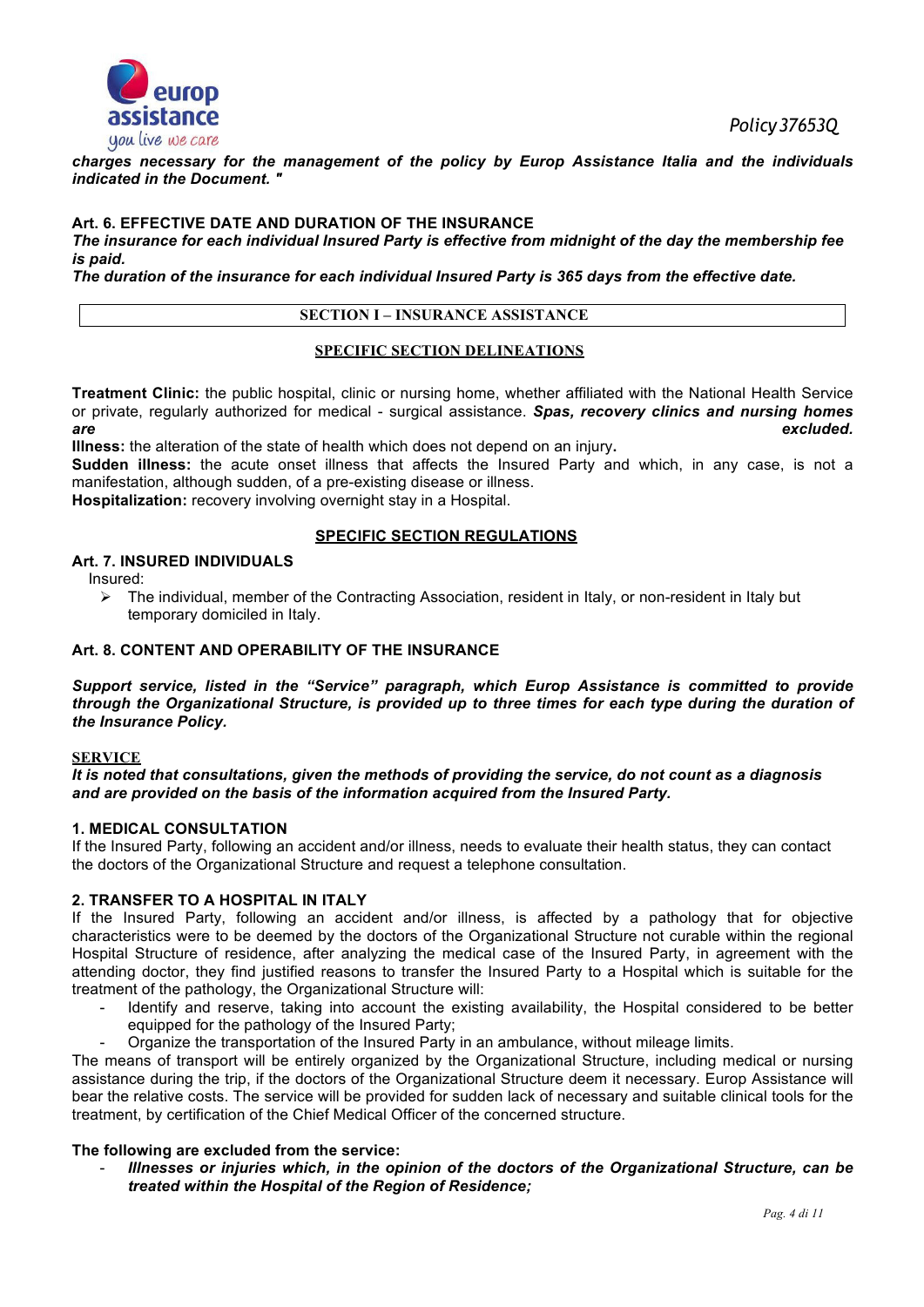

- *Illnesses or injuries that cannot be cured within the Hospital of the Region of Residence due to structural and/or organizational deficiencies of the Hospital;*
- *all cases in which transport involves violation of health regulations.*

# **3. RETURNING FROM THE HOSPITAL IN ITALY**

If the Insured Party, following the service "Transfer to a Hospital in Italy", is discharged and needs to return to their home, the Organizational Structure will arrange the reentry of the Insured Party by means which, the doctors of the Organizational Structure, along with the treating doctors, consider more suitable to the conditions of the Insured Party:

- First class coach and, if necessary, a sleeping car;
- An ambulance, (without mileage limits).

Transport will be organized entirely by the Organizational Structure, including medical or nursing assistance during the trip, if the doctors of the Organizational Structure deem it necessary.

#### **4. ACCESS TO HEALTH NETWORK**

The service is provided from 9:00 am to 6:00 pm, from Monday to Friday, excluding weekday holidays. If the Insured Party, following illness and/or accident, must be hospitalized or must undergo a specialist examination and/or a diagnostic verification, at one of the Clinical Centers and with the Medical Professionals affiliated with Europ Assistance's Health Network, they can call the Organizational Structure which, after a thorough analysis of the patient's medical case and following advice from the treating doctor, will identify and reserve, taking into account the existing availability, admission, specialist examination and/or diagnostic verification, at the Clinical Center and/or Medical Professional part of the state run health care.

#### **5. MEDICAL HOUSE CALL IN ITALY IN CASE OF URGENCY**

The service is provided from 8:00 pm to 8:00 am from Monday to Friday and 24 hours a day on Saturdays, Sundays and public holidays.

If, following a Medical Consultation, the need arises for the Insured Party to undergo a medical examination, the Organizational Structure will arrange, at the expense of Europ Assistance, to send to their home one of the doctors affiliated with Europ Assistance. In the event that it is impossible for one of the affiliated doctors to intervene personally, the Organizational Structure will organize the transfer of the Insured Party in an ambulance to the nearest suitable hospital.

#### **6. SENDING AN AMBULANCE TO A RESIDENCE, IN ITALY**

In the event that the Insured Party, following an accident and/or illness and, following a Medical Consultation, requires transportation to the nearest suitable hospital, the Organizational Structure will organize the transfer of the Insured Party in an ambulance.

#### **Maximum coverage:**

Europ Assistance will bear the costs *up to a maximum of Euro 500.00 per insurance year with a limit of Euro 250.00 per accident.* 

### **7. RECOMMENDING A SPECIALIST DOCTOR, IN ITALY**

If, following a Medical Consultation, the need for the Insured Party to undergo a visit with a specialist emerges, the Organizational Structure will indicate the name of a specialist close to where the Insured Party is located.

#### **8. DELIVERY OF MEDICAL RESULTS AT HOME, IN ITALY**

The service is provided from 9:00 am to 6:00 pm, from Monday to Friday, excluding weekday holidays. If the Insured Party, following an accident and/or sudden illness, confirmed by his own doctor, has undergone diagnostic verifications in facilities located in the province of residence and cannot leave their home for serious health reasons which have been declared by the attending doctor, the Organizational Structure provides for the delivery of the results, either to the Insured Party or to the doctor indicated by them.

#### **9. RESEARCH AND RESERVE SPECIALIST VISITS, IN ITALY**

Should the Insured Party, following illness and/or accident, have to undergo a specialist examination, they may call the Organizational Structure which, having consulted the attending doctor, will identify and reserve, taking into account the existing availability, the specialist examination in accordance with the Insured Party. The service is provided from 9:00 am to 6:00 pm, from Monday to Friday, excluding weekday holidays.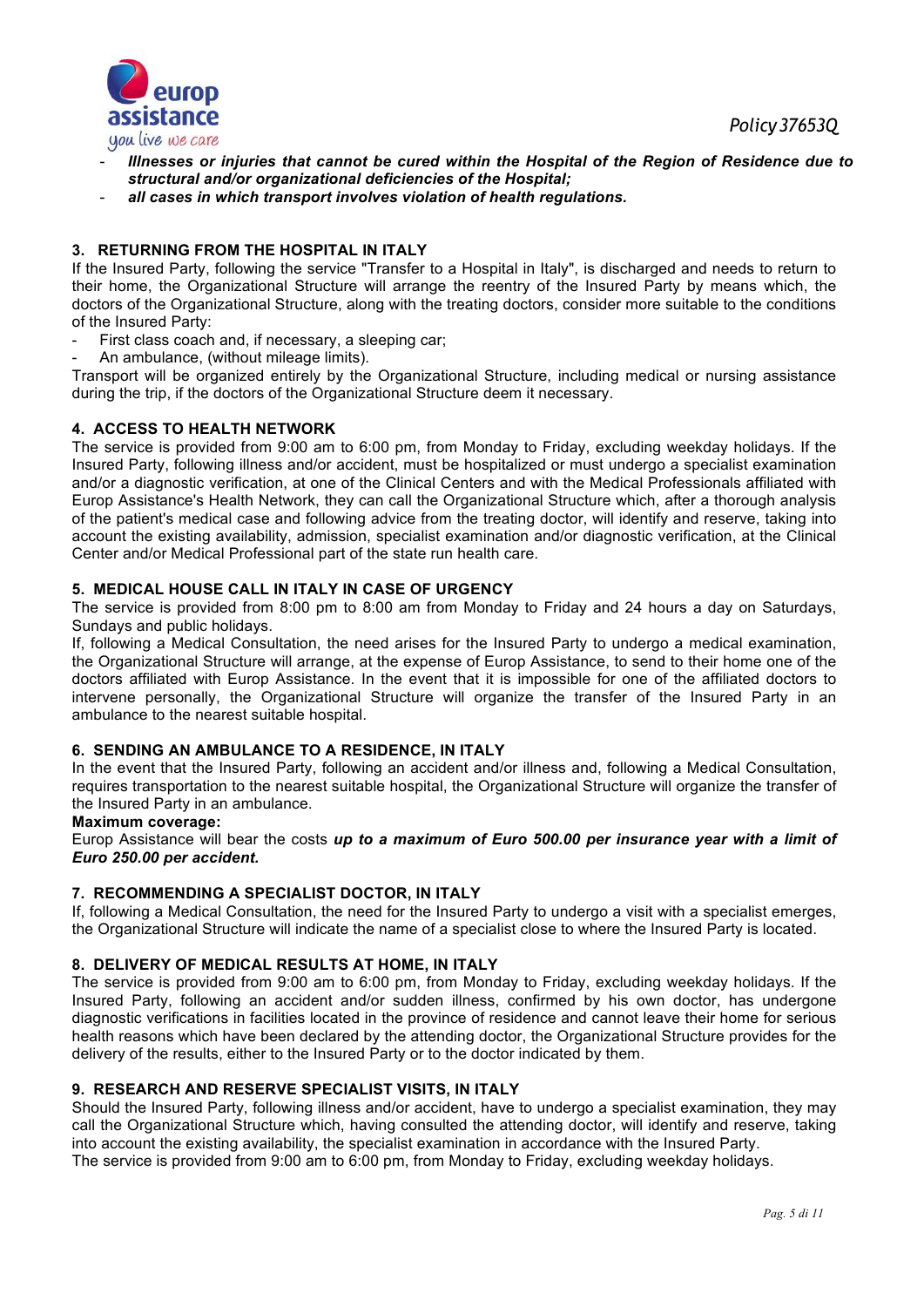

#### **10. TRANSPORT OF FAMILY MEMBER**

If the Insured Party is admitted to a hospital for more than 7 days, Europ Assistance will provide, at its expense, a first-class train or an economy class plane, round-trip ticket to allow a person designated by him to arrive. **Maximum coverage:**

Europ Assistance will bear the cost of the tickets *up to a maximum amount of Euro 1,000.00.* **Exclusions:** 

#### *The family's staying expenses are excluded from the service.*

### **11. INTERPRETER AVAILABLE IN ITALY**

If the Insured Party is admitted to a hospital and has difficulty communicating with the doctors because they do not speak the local language, the Organizational Structure will send an interpreter.

### **Maximum coverage:**

The costs of the interpreter are at the expenses of Europ *Assistance for a maximum of 8 working hour***s.**

### **12. GYNECOLOGICAL CONSULTATION**

If the Insured Party, in the cases of illness and/or accident, cannot contact their own gynecologist and need an urgent telephone connection, they can directly contact the doctors of the Organizational Structure and request a telephone consultation.

The Insured Party must communicate the name of the attending doctor and his or her telephone number.

### **13. PEDIATRIC CONSULTATION**

If the Insured Party, in the cases of illness and/or accident of their child, is unable to contact their pediatrician and needs an urgent telephone connection, they can contact the doctors of the Organizational Structure directly.

The Insured Party must communicate the name of the attending doctor and their telephone number.

### **14. GERIATRIC CONSULTATION**

If the Insured Party in cases of illness and/or accident needs to assess their state of health to decide which is the most appropriate service to perform in their favor, they can contact the geriatric doctors of the Organizational Structure directly or through the doctor who has treated them on the spot and request a telephone consultation.

The Insured Party must communicate the name of the attending doctor and his or her telephone number.

### **15. CARDIOLOGY CONSULTATION**

If the Insured Party, in case of illness and/or accident, needs to assess their state of health to decide which is the most appropriate assistance to perform in their favor, they can contact the cardiologists of the Organizational Structure directly or through their own doctor.

The Insured Party must communicate the name of the attending doctor and his or her telephone number.

#### **16. INTERNATIONAL SECOND OPINION**

This is a service that allows you to take advantage of generic and specialist consultations, as well as to obtain a clinical-diagnostic evaluation, in a wide spectrum of pathologies, on cases involving diagnostic and/or therapeutic doubts.

The service is provided using a network of Specialists and Clinical Centers of primary international importance. The service implies a first clinical approach made by the attending doctor and the need to obtain an opinion from international specialists on the subject.

The service is provided through the Telemedicine Center, using a computerized communication system for clinical-diagnostic data, previously sent by the Insured Party.

For more complex clinical cases, the service can count on the use of a video-conference system that allows consultation, in real time, among specialists and, with the possible help of the medical team of the Telemedicine Center, the attending doctor of the Insured Party.

#### *Supply the service*

If the Insured Party has an alteration in their state of health, for which a diagnosis or therapeutic approach has already been formulated, and wishes to request an in-depth study or a second clinical-diagnostic evaluation: they will be put in contact with the Telemedicine Center which, upon telephone contact with the Insured Party,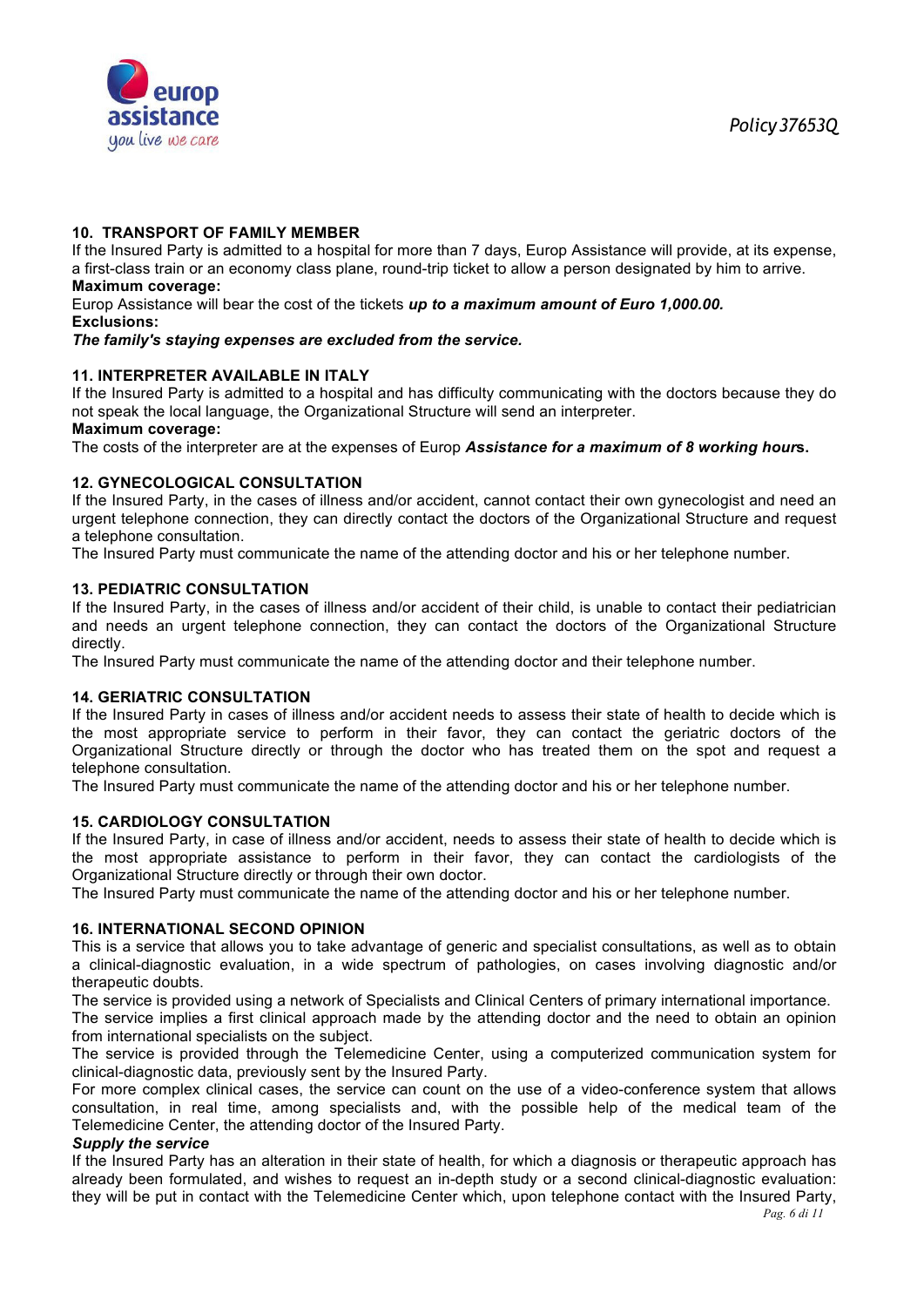

# *Policy37653Q*

will offer them the possibility of obtaining specialized medical advice needed as well as the provision of a second medical opinion, taking advantage of the experience of qualified Medical Centers. The Doctors of the Telemedicine Center, having assessed the Insured Party's request, carry out the classification of the case, eventually, interviewing the treating doctors, proceed to collect the necessary clinical and diagnostic documentation, and elaborate the questions that will be submitted to the Specialists. All clinical data will be transmitted to the international Medical Center of reference. The international Medical Center of reference, after conducting the appropriate clinical and diagnostic assessments and obtaining opinions from the Specialist Doctors, quickly formulates its written response, which is sent to the Telemedicine Center which, in turn, will forward it to the Insured Party, helping them where necessary.

### **Obligations of the Insured Party**

The Insured Party must call the Europ Assistance Organizational Structure which will put them in contact with the Telemedicine Center, to which they will explain the medical case for which they request a second opinion.

### **Art. 9. DEFICIENCY TERMS**

The service becomes effective:

- *for injuries, starting from midnight of the day on which the insurance is effective;*
- for illnesses, on the 30th day following that in which the insurance is effective;
- *for the consequences of latent pathological conditions, arising prior to the validity of the insurance coverage and not yet manifested, certain non-knowledge of the Insured Party, on the 180th day following that in which the Insurance is effective;*
- *for childbirth and puerperium diseases: on the 300th day following that in which the Insurance is effective.*

# **Art. 10. TERRITORIAL EXTENSION**

The countries where the claim may occur and in which the guarantees and services are provided are listed below: The Republic of San Marino, Vatican City and the countries that adhere to the Schengen Treaty. These are: Austria, Belgium, Bulgaria, Cyprus, Denmark, Estonia, Finland, France, Germany, Iceland, Italy, Greece, Latvia, Lithuania, Luxembourg, Malta, Norway, the Netherlands, Poland, Portugal, The Czech Republic, Romania, Slovakia, Slovenia, Spain, Sweden, Switzerland, Hungary and any countries participating in the treaty following the publication of the following conditions.

### **Art. 11. EXCLUSIONS**

**Accidents excluded resulting from:** 

- *a. injuries, illnesses, malformations, physical defects and pathological conditions diagnosed before the stipulation of the contract concealed from Europ Assistance with intent or gross negligence;*
- *b. participation of the Insured Party in malicious crimes;*
- *c. pathological conditions related to HIV infection;*
- *d. mental illnesses and mental disorders in general, including neurotic behavior;*
- *e. injuries and illnesses resulting from alcohol abuse, the use of hallucinogens and the nontherapeutic use of psychotropic drugs and narcotics;*
- *f. non-therapeutic voluntary abortion;*
- *g. accidents resulting from criminal actions committed by the Insured Party; including those suffered as a result of imprudence or even negligence of the Insured Party itself;*
- *h. accidents resulting from air sports and from participation in motor races and related tests and training, except in the case of regulated races;*
- *i. accidents resulting from or attributable to activities involving the use of firearms;*
- *j. dental care, dental prostheses and periodontopathogens not resulting from injury;*
- *k. applications of an aesthetic nature (except for plastic or stemmatological reconstructive surgery made necessary by injury or illness);*
- *l. consequences of wars and insurrections, earthquakes, volcanic eruptions and floods;*
- *m. active participation of the Insured Party in acts of war, declared or unreported, civil war, acts of terrorism, revolution, public turmoil or any military operation; the coverage is also excluded if the Insured Party has not taken an active part in acts of war, declared or unreported or of civil war and the loss of self-sufficiency occurs after 14 days from the beginning of hostilities if the Insured Party is already in territory of occurrence; the existence of a war and similar situation in a country at the time of the Insured Party's arrival implies the exclusion from the insurance*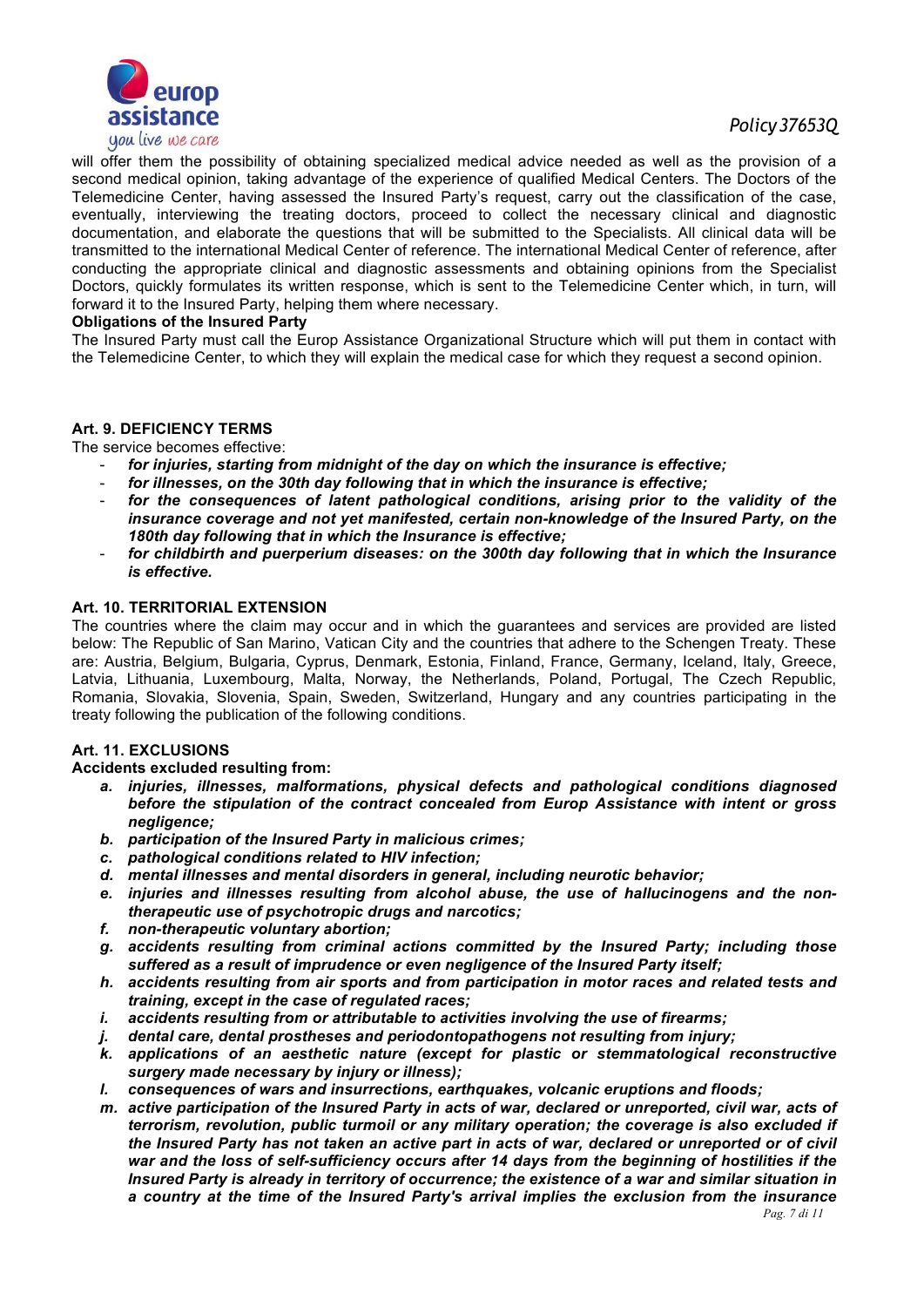

*coverage;* 

- *n. consequences of transformations or energy settlements of the atom, natural or caused, and accelerations of atomic particles (fission and nuclear fusion, radioactive isotopes, accelerating machines, X-rays, etc.);*
- *o. purchase, maintenance and repair of prosthetic and therapeutic devices;*
- *p. stays in spas, in nursing homes specialized in nervous and tubercular diseases, recovery clinics, retirement homes (even if they are qualified as health institutes);*
- **q. negligence, imprudence and inexperience in following medical advice: this means that the service is not provided if it is proven that the Insured Party of their own will has not consulted doctors, or has not followed the indications of the same in order to improve their own state of health;**
- **r. flight accident, if the Insured Party travels on board an aircraft that is not authorized to fly or with a pilot who does not have a suitable license; in any case the loss of self-sufficiency caused by a flight accident is excluded if the Insured Party travels as a member of the crew;**
- **s. all that is not expressly indicated in the individual services.**

#### **Art. 12. NON-INSURABLE INDIVIDUALS**

*Given that Europ Assistance, had it been aware that the Insured Party was suffering from alcoholism, drug addiction, acquired immune deficiency syndrome (AIDS), would not have allowed an insurance policy to be provided, it is agreed that, if one or more of the diseases or the aforementioned conditions arise during the contract, the provisions of art. 1898 of the C.C. regardless of the actual assessment of the Insured Party's state of health are applied. In the case of inaccurate or reticent declarations, the provisions of articles 1892, 1893, 1894 of the C.C.*

#### **Art. 13. PROFESSIONAL SECRECY**

The Insured Party releases from professional secrecy, to Europ Assistance, doctors who are potentially assigned to the examination of the accident.

#### **Art. 14. OBLIGATIONS OF THE INSURED PARTY IN THE EVENT OF AN ACCIDENT**

*The Insured Party must immediately contact the Organizational Structure, except in the case of objective and proven impossibility; in this case the Insured Party must contact the Organizational Structure as soon as they can and always before taking any personal initiative.*

*Failure to comply with the obligations relating to the reporting of the accident may result in the total or partial loss of the right to receive assistance, pursuant to art. 1915 of the C.C.*

#### **Art. 15. LIMITATION OF RESPONSIBILITY**

*Europ Assistance is not responsible for damage caused by the intervention of the Authorities of the country in which the assistance is given or consequent to any other fortuitous and unpredictable circumstance.*

## **SECTION II – RESIDENCE ADAPTATION**

#### **SPECIFIC SECTION REGULATIONS**

#### **Art. 16. INSURED INDIVIDUALS**

Insured:

 $\triangleright$  The natural person, member of the Contracting Association, resident in Italy, or non-resident but temporarily living in Italy.

#### **Article 17. CONTENT OF THE INSURANCE**

If the Insured Party, following illness and/or accident according to medical certificate proving their 70% permanent disability status, is in need to adapt their home to their current situation, Europ Assistance will reimburse *the expenses incurred up to a maximum of Euro 2,500.00 per claim.* 

If the insured Party had applied for incentives based on the provisions of law 13/89 and subsequent amendments, the aforementioned maximum coverage will be considered in excess of what is recognized.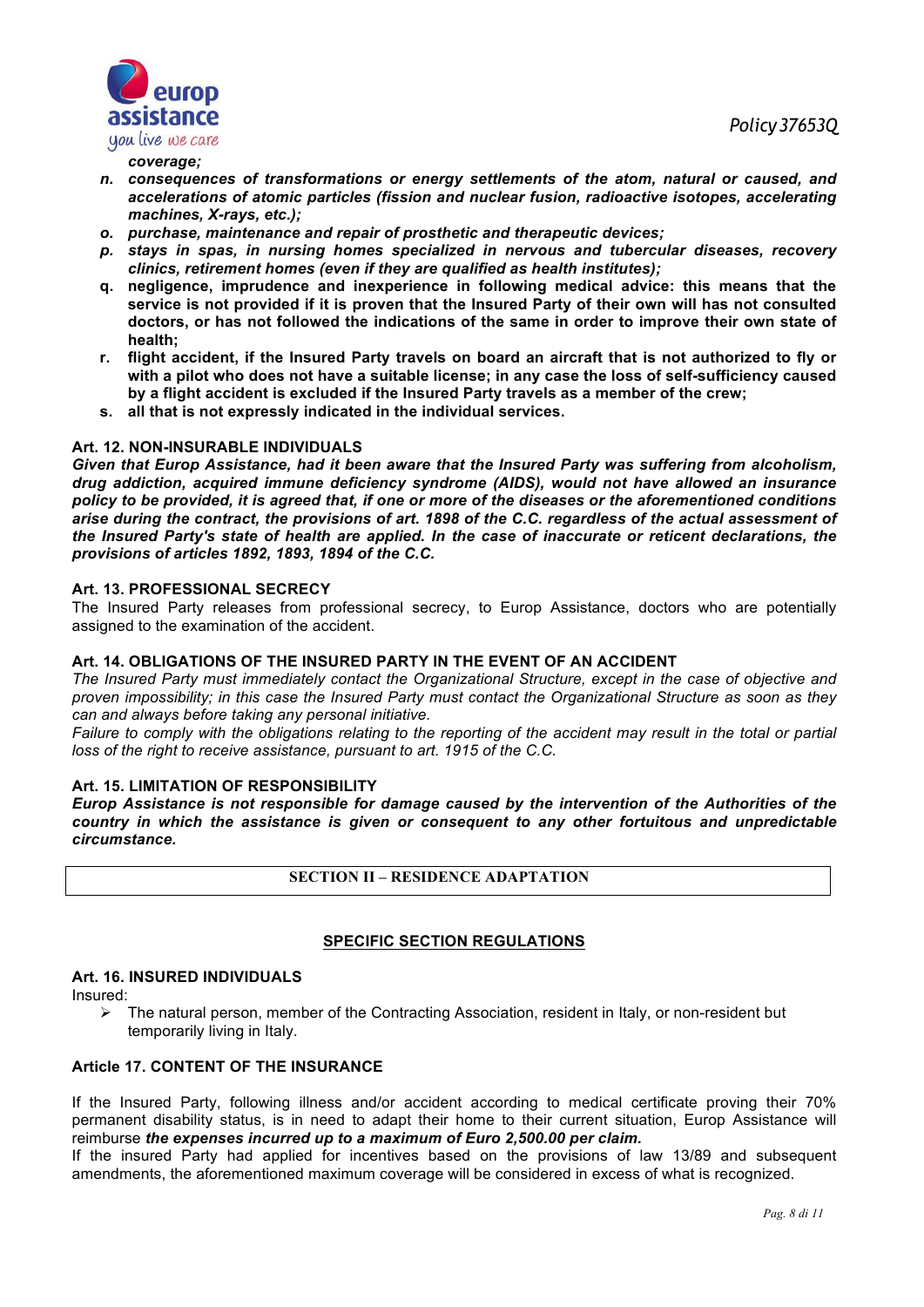*Policy37653Q*



**Art. 18. TERRITORIAL EXTENSION**

The services are provided in Italy, the Republic of San Marino and the Vatican City State.

#### **Art. 19. EXCLUSIONS**

*Reimbursements, compensations and benefits resulting from:*

- *a. injuries, illnesses, malformations, physical defects and pathological conditions diagnosed before the stipulation of the contract concealed from Europ Assistance with intent or gross negligence;*
- *b. participation of the insured in malicious crimes;*
- *c. pathological conditions related to HIV infection;*
- *d. mental illnesses and mental disorders in general, including neurotic behavior;*
- *e. injuries and illnesses resulting from alcohol abuse, the use of hallucinogens and the nontherapeutic use of psychotropic drugs and narcotics;*
- *f. non-therapeutic voluntary abortion;*
- *g. accidents resulting from criminal actions committed by the Insured Party; including those suffered as a result of imprudence or even negligence of the Insured Party itself;*
- *h. accidents resulting from air sports and from participation in motor races and related tests and training, except in the case of regulated races;*
- *i. accidents resulting from or attributable to activities involving the use of firearms;*
- *j. dental care, dental prostheses and periodontopathogens not resulting from injury;*
- *k. applications of an aesthetic nature (except for plastic or stemmatological reconstructive surgery made necessary by injury or illness);*
- *l. consequences of wars and insurrections, earthquakes, volcanic eruptions and floods;*
- *m. active participation of the Insured Party in acts of war, declared or unreported, civil war, acts of terrorism, revolution, public turmoil or any military operation; the coverage is also excluded if the Insured Party has not taken an active part in acts of war, declared or unreported or of civil war and the loss of self-sufficiency occurs after 14 days from the beginning of hostilities if the Insured Party is already in territory of occurrence; the existence of a war and similar situation in a country at the time of the Insured Party's arrival implies the exclusion from the insurance coverage;*
- *n. consequences of transformations or energy settlements of the atom, natural or provoked, and accelerations of atomic particles (fission and nuclear fusion, radioactive isotopes, accelerating machines, X-rays, etc.);*
- *o. purchase, maintenance and repair of prosthetic and therapeutic devices;*
- *p. stays in spas, in nursing homes specialized in nervous and tubercular diseases, in residences and convalescence homes, retirement homes (even if they are qualified as health institutes);*
- *q. negligence, imprudence and inexperience in following medical advice: this means that the service is not provided if it is proven that the Insured Party of their own will has not consulted doctors, or has not followed the indications of the same in order to improve their own state of health;*
- *r. flight accident, if the Insured Party travels on board an aircraft that is not authorized to fly or with a pilot who does not have a suitable license; in any case the loss of self-sufficiency caused by a flight accident is excluded if the Insured Party travels as a member of the crew;*
- *s. all that is not expressly indicated in the individual services.*

# **Art. 20. OBLIGATIONS OF THE INSURED IN THE EVENT OF AN ACCIDENT**

*In the event of an accident, the Insured Party must make a complaint within and no later than sixty days from the occurrence of the accident - by accessing the portal http://sinistrionline.europassistance.it following the instructions (or by accessing the website www.europassistance.it directly In the event of an accident - online complaint) or giving written notice to Europ Assistance Italia S.p.A. - Piazza Trento, 8 - 20135 Milan, indicating on the envelope "Accident Settlement Office - Home adaptation refund" by sending a registered letter with return receipt:*

- *name, surname, address, telephone number;*
- *Policy number;*
- *medical certificates that document the status of permanent disability;*
- *any documentation relating to the request for incentives pursuant to law 13/89 and subsequent amendments;*
	- *the originals of the invoices proving work carried out for adaptability.*

*Europ Assistance may subsequently request further documentation to be transmitted by the Insured Party in*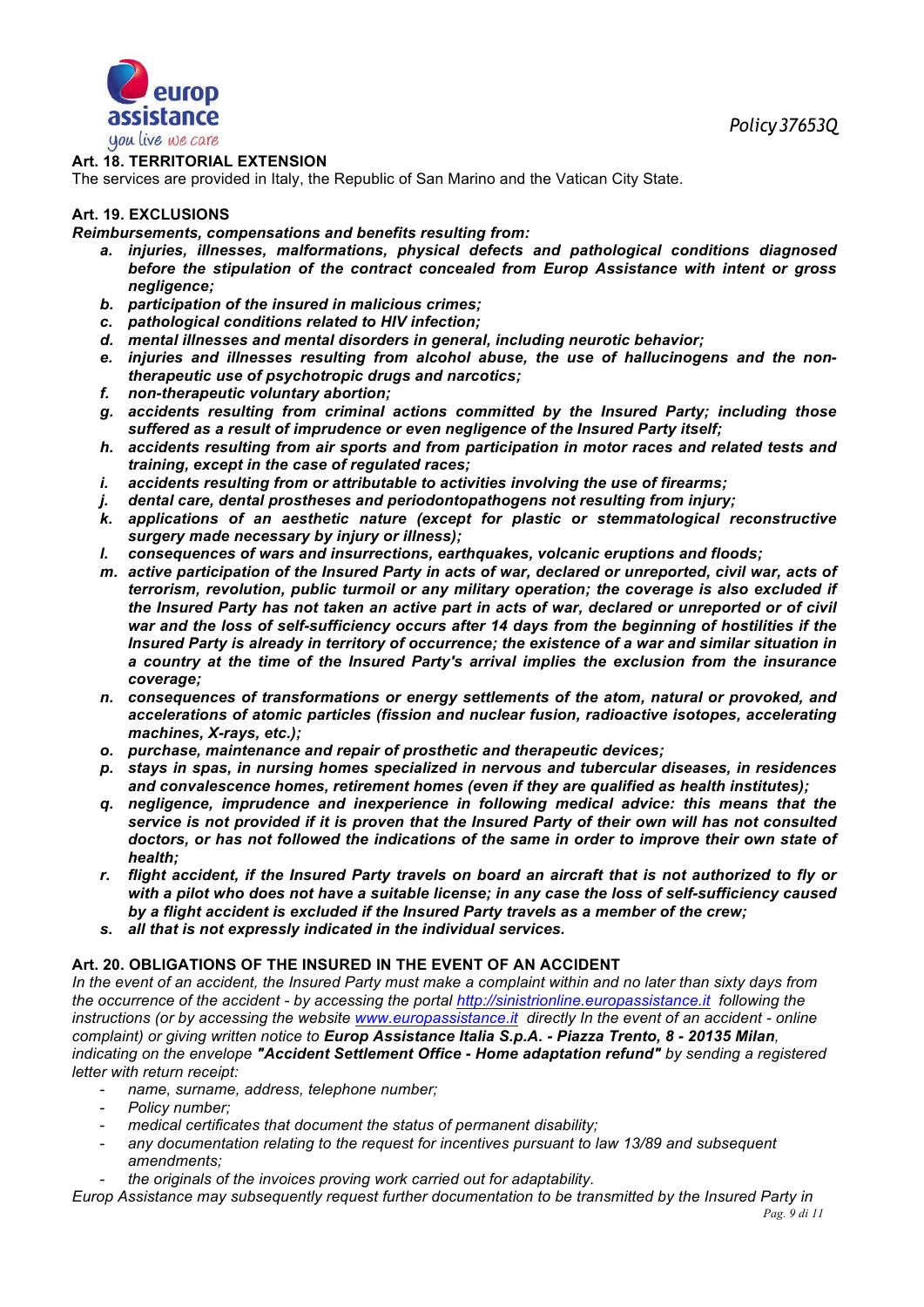

*order to proceed with the settlement of the accident. Failure to comply with this obligation may result in the total or partial loss of the right to compensation, pursuant to art. 1915 of the C.C.*

## **HOW TO REQUEST ASSISTANCE**

In the event of Assistance service, the Europ Assistance Organizational Structure operates 24 hours a day at your disposal, to intervene or indicate the most suitable procedures to resolve any type of problem in a proper way, in addition to authorizing any expenses.

**IMPORTANT:** *do not take any initiative without first having contacted the Organizational Structure by telephone:*

#### **800.04.64.21 - +39 02.58.28.69.66**

The following information must be communicated:

- Type of intervention required
- Name and Surname
- Card number
- Current address
- Phone number

If it is impossible to contact the Organizational Structure by telephone, you can send a fax to 02.58477201 or a telegram to EUROP ASSISTANCE ITALIA S.p.A. - Piazza Trento, 8 - 20135 MILAN

*Europ Assistance, in order to provide the service/guarantees provided in the Policy, must process the data of the Insured Party and for this purpose, in accordance with EU Regulation 2016/679 on the protection of personal data, with your consent. Therefore, the Insured Party, by contacting or having Europ Assistance contacted, freely gives their consent to the processing of their personal data, including, where necessary, relating to health and criminal charges and convictions, as indicated above.*